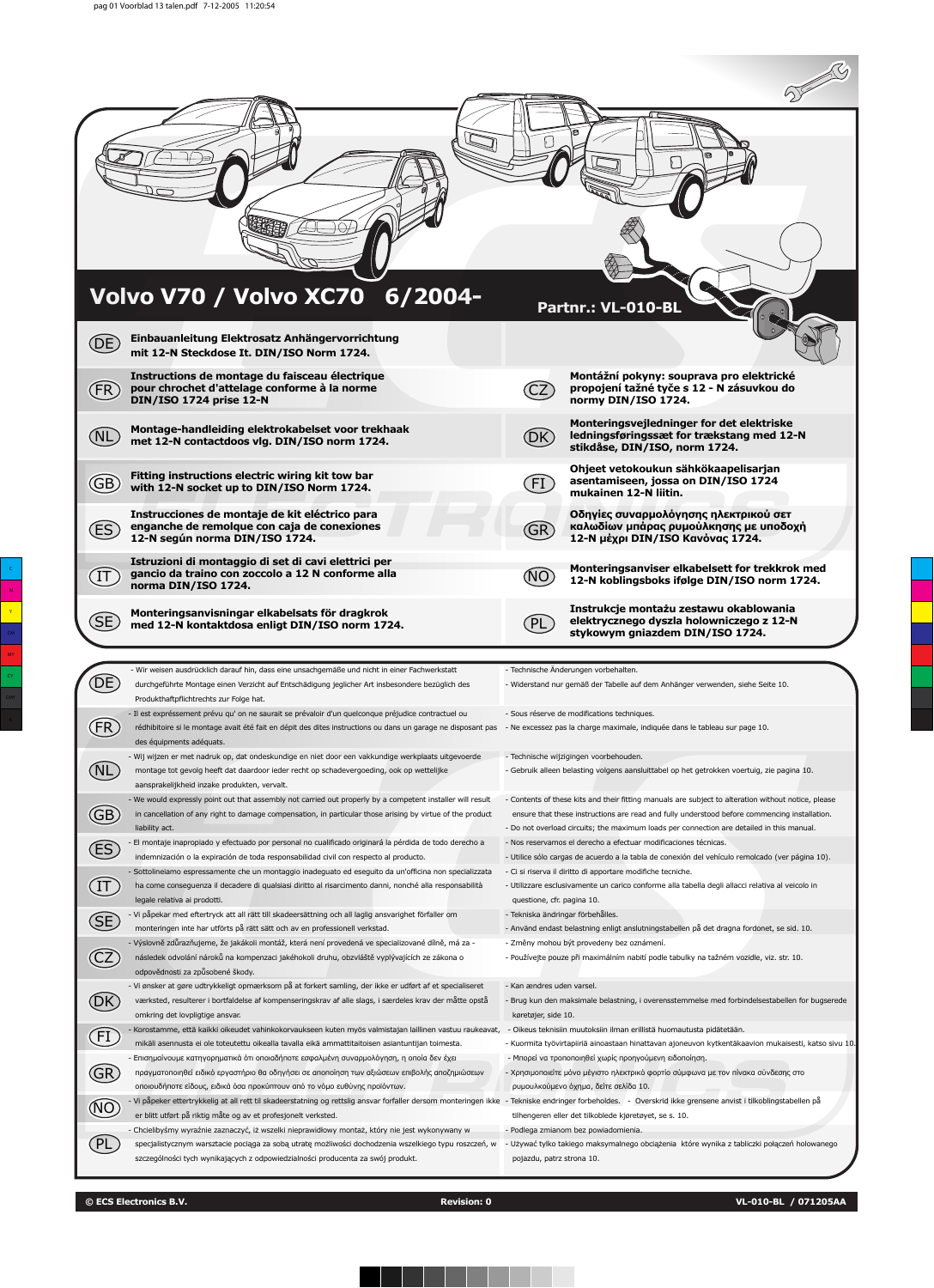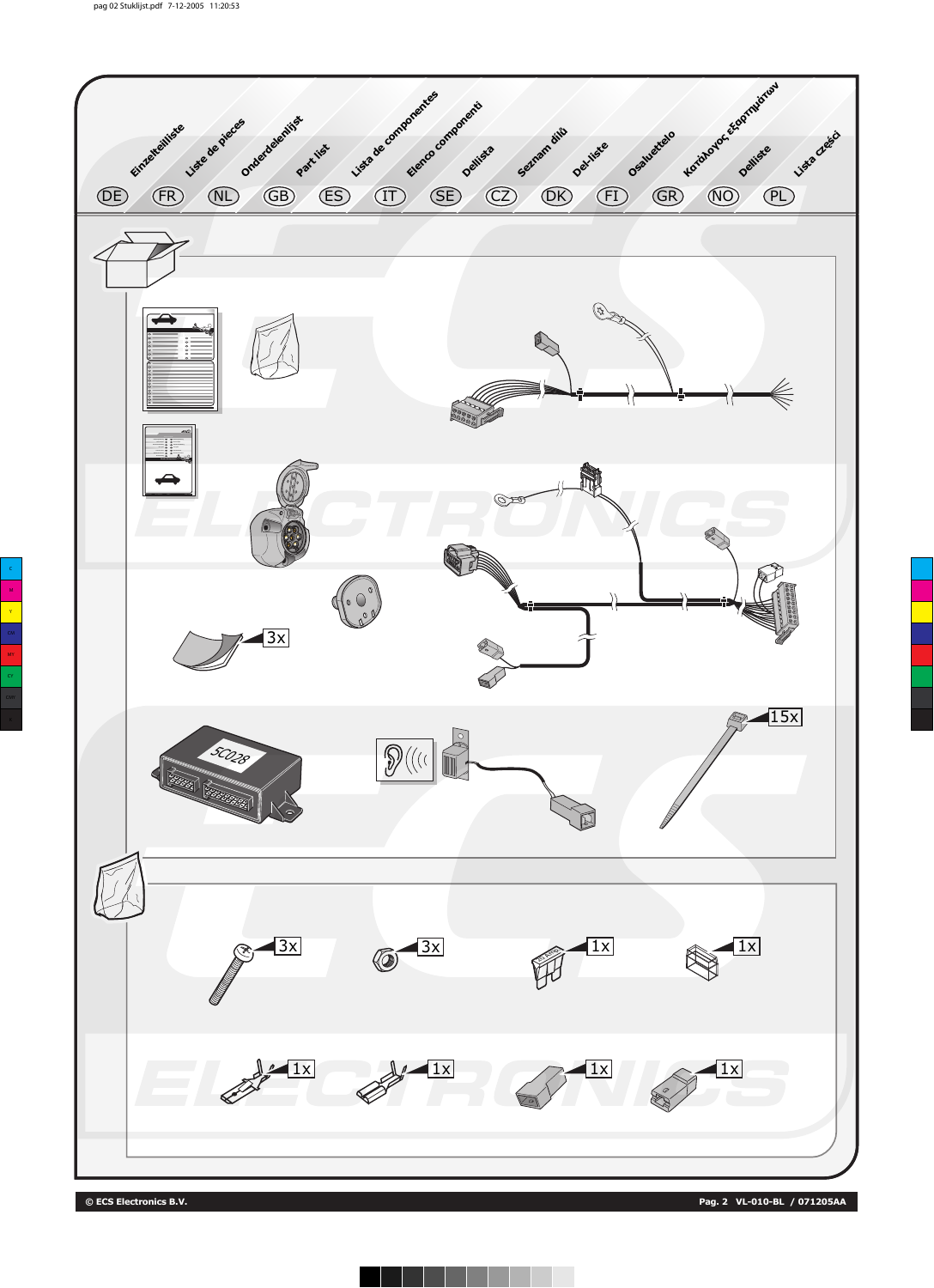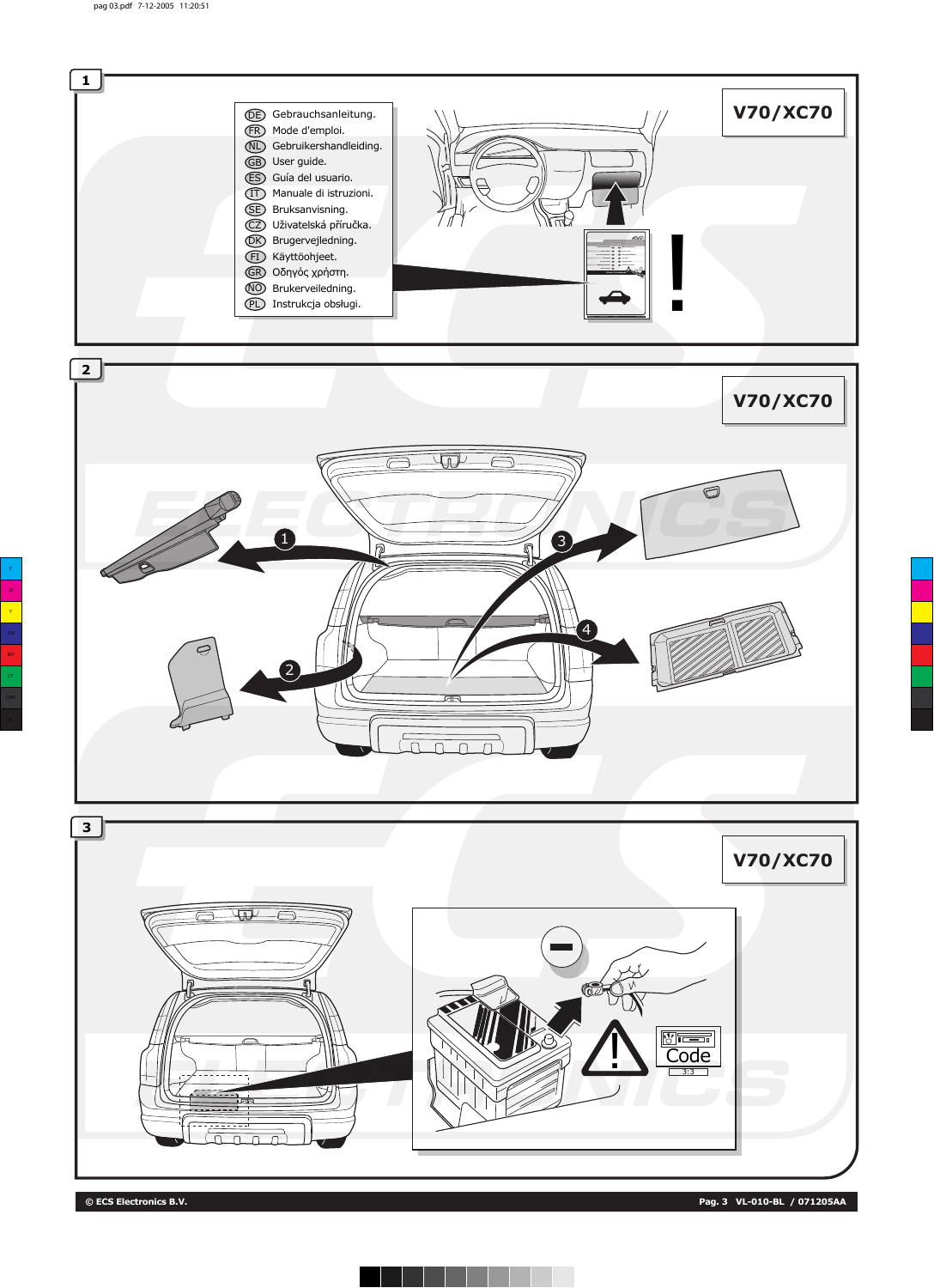

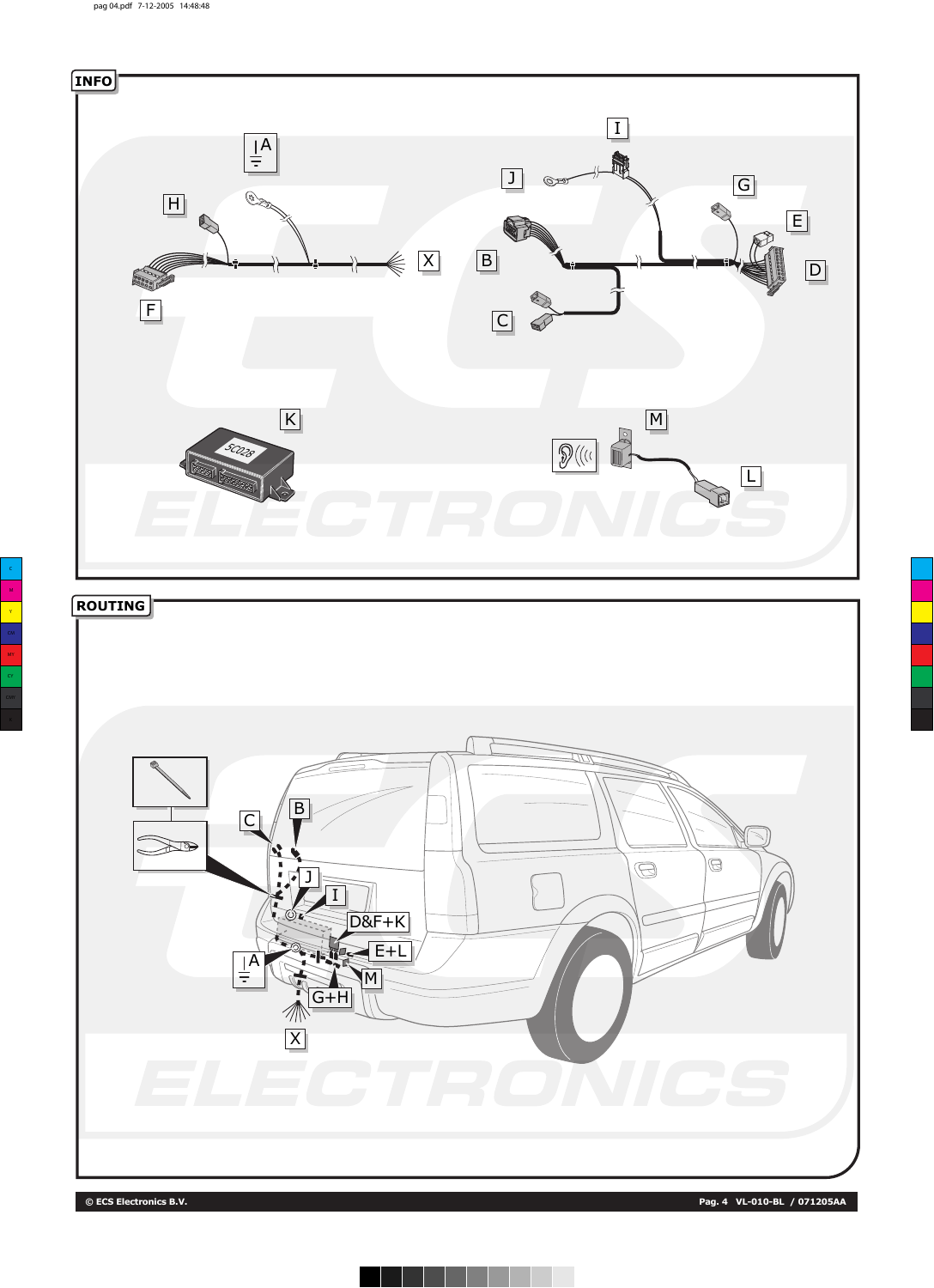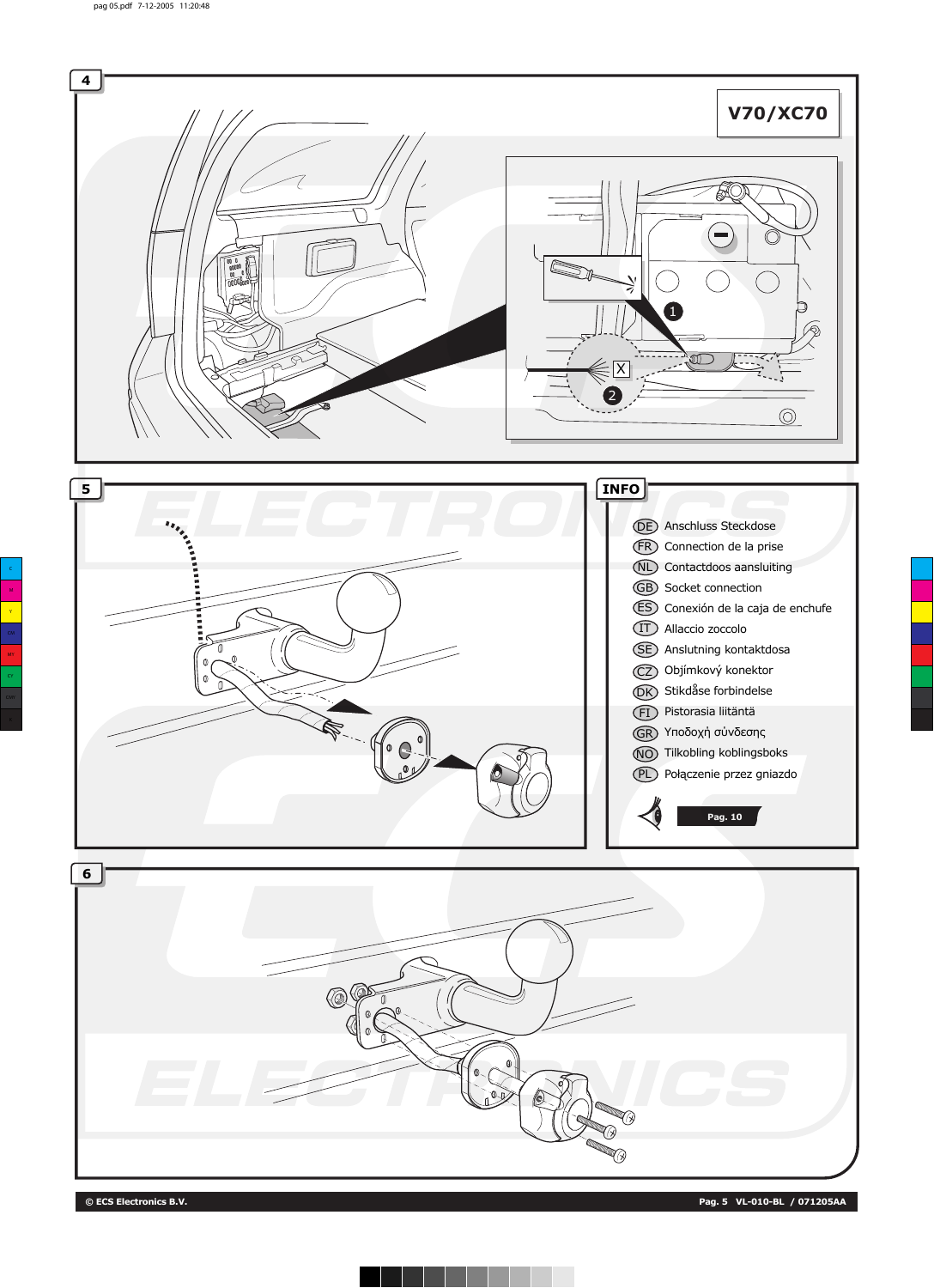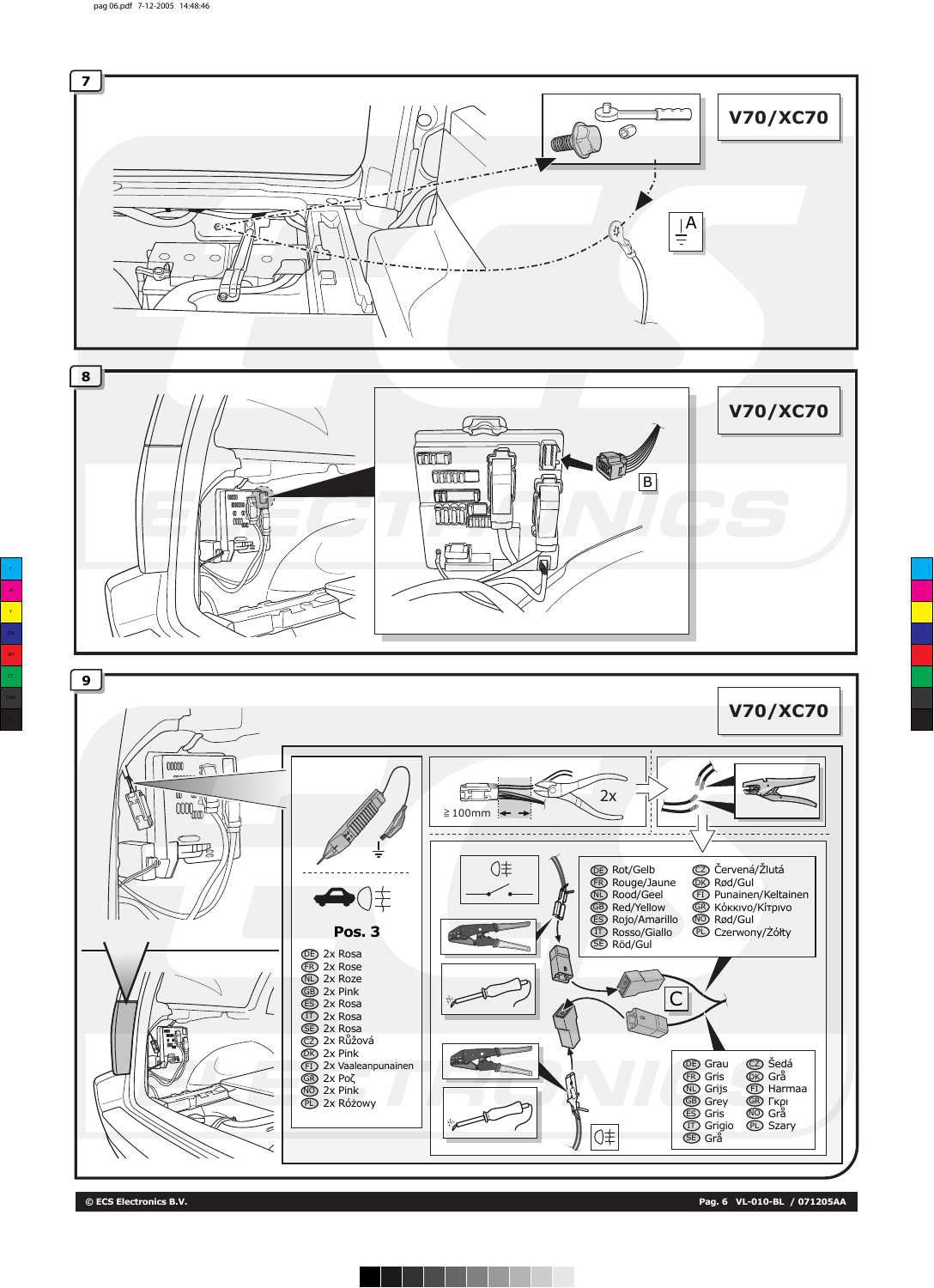



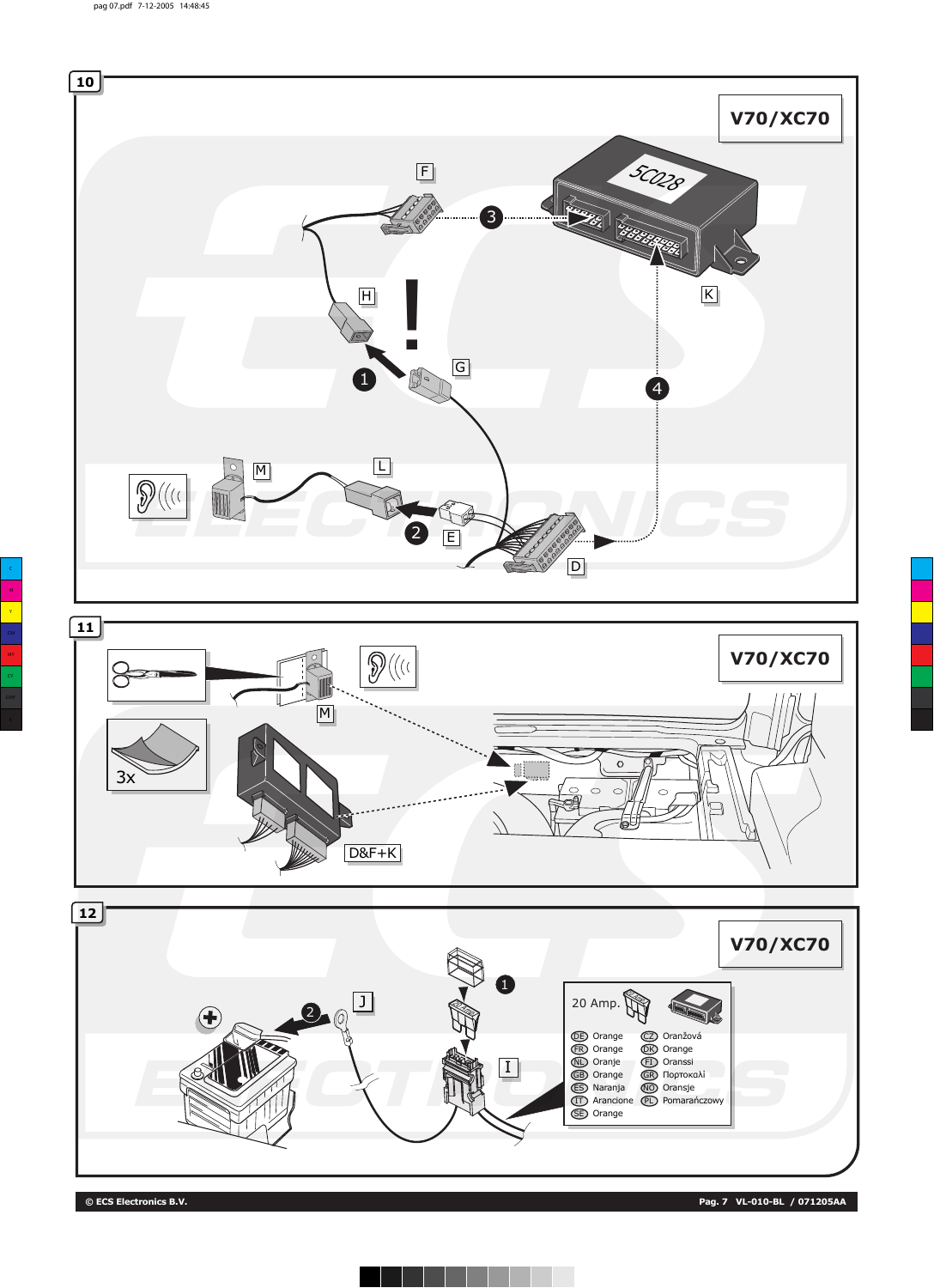

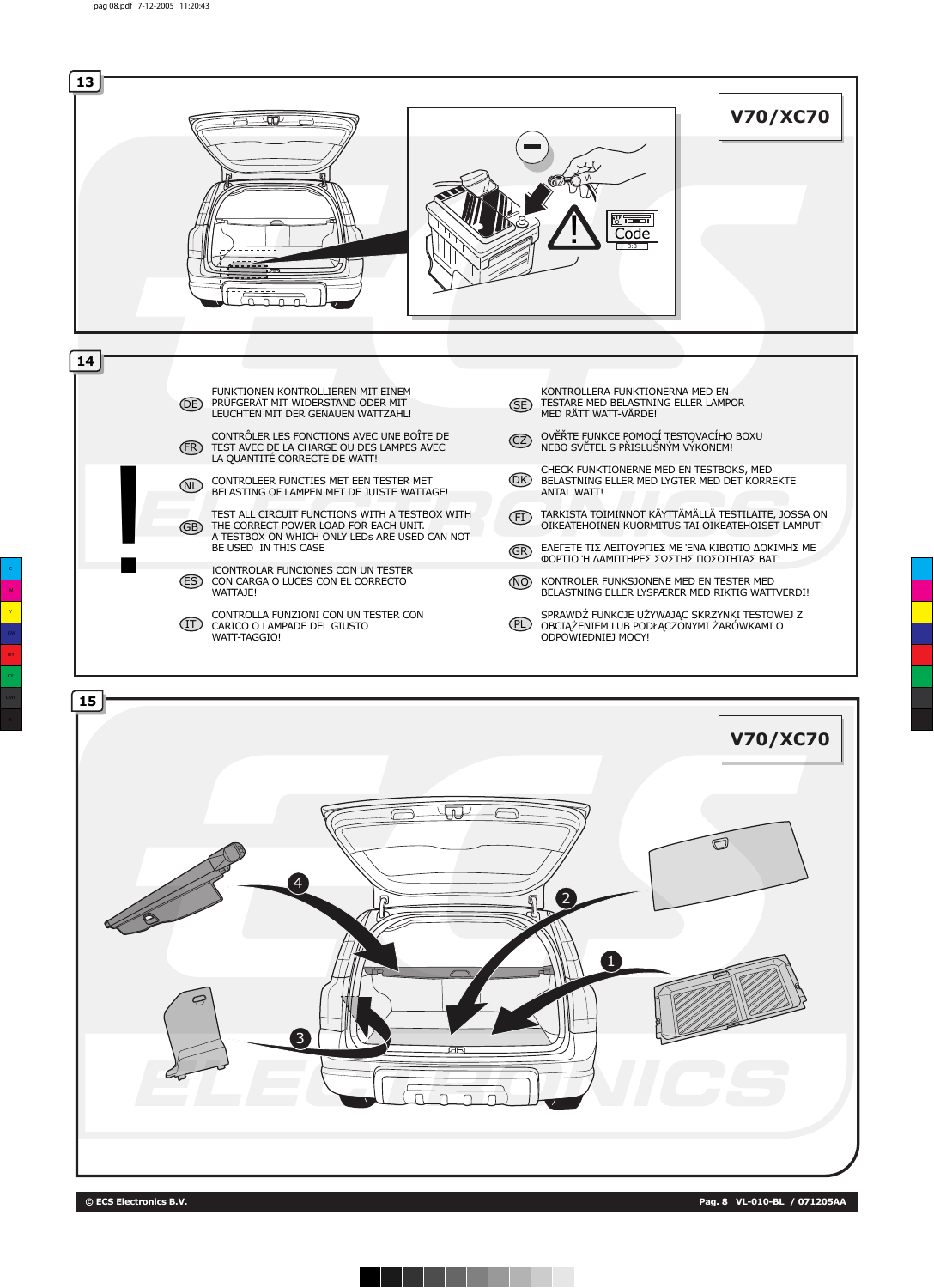| <b>INFO</b> |                                                                                                                                                                                                                                                                                                                                                                                                                                                                                                                                                                                                                                                                                                                                                                                                                                                                                                                                                                                                                                                                                                                                                                                  |
|-------------|----------------------------------------------------------------------------------------------------------------------------------------------------------------------------------------------------------------------------------------------------------------------------------------------------------------------------------------------------------------------------------------------------------------------------------------------------------------------------------------------------------------------------------------------------------------------------------------------------------------------------------------------------------------------------------------------------------------------------------------------------------------------------------------------------------------------------------------------------------------------------------------------------------------------------------------------------------------------------------------------------------------------------------------------------------------------------------------------------------------------------------------------------------------------------------|
|             | 7-polige Kabelsätze mit Modul (5C028):<br>- In diesen Kabelsätzen wird das 5C028 anstelle von einem Blinklichtrelais mit C2-Kontrolllampe verwendet. Ein defektes Blinklicht am Anhänger wird durch einen Summer,<br>der im Blinkerrythmus mitsummt, angegeben (entsprechend der Europäischen Richtlinie 76/756/EEC §4.5.8. und SyVZO §54).<br>- Um einer Überlastung des Moduls vorzubeugen, dürfen am Anhänger pro Seite max. 21W an Blinklichtern angeschlossen werden.<br>Der Betrieb der C2-Funktion kann durch Anschließen eines Anhängers (oder einer Prüftafel mit 21w-Lampen) und durch Losdrehen eines Blinklichts am Anhänger oder<br>mit Hilfe einer Prüftafel getestet werden. Wenn die Blinklichtanlage eingeschaltet wird, ist im Blinkrythmus ein Summer zu hören. Zudem erklingt der Summer auch,<br>wenn alle Bremslichter am Anhänger defekt sind. (ACHTUNG: Eine Prüftafel, bei der auschließlich LEDs verwendet werden, kann hierfür nicht genutzt werden.)                                                                                                                                                                                                 |
|             | Ensemble de câblage à 7 fils avec module (5C028):<br>- Cet ensemble de câblage comprend un module 5C028, au lieu d'un relais clignotant avec lampe de contrôle C2. Un clignotant défectueux sur une remorque est indiqué au moyen<br>d'un avertisseur, résonnant au rythme du clignotant (selon la directive européenne 76/756/EEC §4.5.8. et StVZO §54).<br>- Afin d'éviter une surcharge du module, les clignotants, de chaque côté, ne doivent dépasser un maximum de 21W.<br>Le fonctionnement du C2 peut être testé en branchant une remorque (ou un testeur avec des lampes de 21 W) et en débranchant l'un des clignotant sur cette remorque ou<br>testeur. Lorsque l'installation de clignotants est mise en marche, vous pouvez entendre l'avertisseur au rythme du clignotant. L'avertisseur se met en marche également<br>lorsque tous les feux stop de la remorque sont défectueux. (ATTENTION : un testeur n'utilisant que des lampes à diodes ne peut être utilisé dans le cas précis.)                                                                                                                                                                            |
|             | 7-polige kabelsets met module (5C028):<br>- In deze kabelset wordt de 5C028 toegepast in plaats van een knipperlichtrelais met C2 controlelampje. Een defekt knipperlicht op de aanhanger wordt aangegeven door<br>een zoemer dat met het knipperritme meepiept (volgens Europese richtlijn 76/756/EEC §4.5.8. en StVZO §54).<br>- Om overbelasting van de module te voorkomen mag op de aanhanger per zijde maximaal 21W aan knipperlichten worden aangesloten.<br>De werking van de C2-functie kan getest worden door een aanhanger (of testkast met 21W lampen) aan te sluiten en op deze aanhanger of testkast een knipperlicht los te<br>draaien. Wanneer de knipperlicht installatie wordt ingeschakeld is samen met het knipperritme een zoemer te horen. Daarnaast klinkt de zoemer ook indien alle remlichten<br>op de aanhanger defect zijn. (LET OP: een testkast waar uitsluitend LED's als belasting gebruikt worden, kan hiervoor niet worden gebruikt.)                                                                                                                                                                                                           |
| GB          | 7-pole cable set with module (5C028):<br>- The 5C028 is used in this cable set instead of a flashing light relay with C2 control lamps. A defective flashing light on the trailer is indicated with a buzzer that beeps in<br>unison with the flashing rhythm (in accordance with European Directive 76/756/EEC §4.5.8. and StVZO §54).<br>- To prevent overloading the module, a maximum of 21W of flashing lights may be connected to the trailer per side.<br>- The working of the C2 function can be tested by connecting a trailer or test box with 21W lamps and loosening a flashing light on this trailer or test box. When the flashing light<br>installation is switched on, a buzzer is heard in unison with the flashing rhythm. Furthermore, the buzzer is also heard when all the brake lights of the trailer are defective.<br>(BEWARE: a test box solely using LEDs as load cannot be used for this.)                                                                                                                                                                                                                                                            |
|             | Conjunto de cables de 7 polos con el módulo (5C028):<br>- El módulo 5C028 es utilizado, en este conjunto de cables, en sustitución de un relé de luz intermitente con luces de control C2. Una luz intermitente defectuosa en el remolque<br>se indica mediante un zumbador que emite un sonido en unísono con el ritmo de intermitencia (conforme a la Directiva europea 76/756/EEC §4.5.8. y StVZO §54).<br>- Para evitar la sobrecarga del módulo, podrá conectarse un máximo de 21W de luces intermitentes por cada lado del remolgue.<br>El funcionamiento de la función C2 puede examinarse mediante la conexión de un remolque o una caja de pruebas con luces de 21W y aflojando una luz intermitente de este<br>remolque o caja de pruebas. Al encender la instalación de luces intermitentes, se escuchará un zumbador en unísono con el ritmo intermitente. Además, también se escuchará<br>el zumbador cuando todas las luces de frenado del remolgue sean defectuosas.<br>(CUIDADO: no podrá utilizarse una caja de pruebas que emplee únicamente LEDs (diodos emisores de luz) como carga.)                                                                        |
|             | Set di cavi a 7 poli con modulo (5C028):<br>- In questo set di cavi si utilizza il modulo 5C028 al posto di un relè lampeggiatore con spia di controllo C2. Un lampeggiatore fuori uso sul rimorchio è segnalato da un cicalino<br>che suona simultaneamente al ritmo della freccia (in conformità alla Direttiva Europea 76/756/EEC §4.5.8. e a StVZO §54).<br>Per prevenire un sovraccarico del modulo, è vietato collegare al rimorchio lampeggiatori da più di 21W per lato.<br>- Il corretto funzionamento della funzione C2 può essere verificato collegando un rimorchio (o apparecchiatura di prova con lampadine da 21W) e svitando un lampeggiatore<br>da questo rimorchio o apparecchiatura di prova. Quando si accende il dispositivo di lampeggiamento, insieme al ritmo della freccia si sente un cicalino. Quando si accende il<br>dispositivo di lampeggiamento, insieme al ritmo della freccia si sente un cicalino. Inoltre, tale cicalino suona anche in caso di non funzionamento di tutti gli stop del rimorchio.<br>(ATTENZIONE: un'apparecchiatura di prova il cui carico sia costituito esclusivamente da LED non può essere utilizzato a questo scopo.) |
|             | 7-poliga kabelset med modul (5C028):<br>- I det här kabelsetet används 5C028 i stället för ett blinkersrelä med en C2-kontrollampa. Om släpet har en defekt blinkers varnas föraren med en summer som avger<br>en signal i samma takt som blinkandet (enligt EU-direktiv 76/756/EEG § 4.5.8. och den tyska vägtrafikförordningen StVZO § 54).<br>- För att förebygga att modulen överbelastas får inte mer än 21W blinkers anslutas per sida.<br>Det går att testa om C2-funktionen fungerar genom att ansluta ett släp (eller ett testskåp med 21W lampor) och sedan vrida loss en av lamporna på släpvagnen eller<br>testskåpet. Då du slår på blinkrarna ska du höra en summer, samtidigt med blinkningsrytmen. Dessutom avger summern en signal om alla släpvagnens bromsljus är defekta.<br>(OBS! Ett testskåp som enbart har lysdioder (LED) som belastning kan inte användas i detta syfte.)                                                                                                                                                                                                                                                                              |
|             | Sada 7-pólového kabelu s modulem (5C028):<br>- Modul 5C028 je použit s touto sadou kabelů místo relé blikače s kontrolkami C2. Vadný blikač na přívěsu je indikován bzučákem, který se ozývá současně v rytmu blikání<br>(v souladu s evropskou direktivou 76/756/EEC §4.5.8. a StVZO §54).<br>- Aby nedošlo k přetížení modulu, lze na každou stranu přívěsu připojit blikače o výkonu maximálně 21 W.<br>Funkce prvku C2 lze kontrolovat připojením přívěsu nebo testovací skříňky s lampami 21 W a s uvolněným ukazatelem směru na přívěsu nebo testovací skříňce.<br>Pokud je obvod ukazatele směru zapnut, lze slyšet bzučák v rytmu blikání ukazatele směru. Bzučák je rovněž slyšet v případě, že jsou vadná všechna brzdová světla na přívěsu.                                                                                                                                                                                                                                                                                                                                                                                                                           |
|             | (UPOZORNĚNÍ: testovací skříňka s kontrolkami LED jako zátěží je pro tento účel nevyhovující.)<br>7-polet kabelsæt med modul (5C028):<br>- I dette kabelsæt anvendes 5C028-modulen i stedet for et blinklysrelæ med C2 kontrollys. Et defekt blinklys på anhængeren angives ved en brummer der bipper i rytme med<br>blinklyset (ifølge det europæiske direktiv 76/756/EEC §4.5.8. og StVZO §54).<br>- For at undgå overbelastning af modulen må der på hver side af anhængeren maksimalt tilsluttes blinklys på 21W.<br>- Funktionen af C2-modulen kan testes ved at tilslutte en anhænger (eller et testkast med 21W lamper) og at skrue et blinklys løs på denne anhænger eller dette testskab.<br>Når blinklysinstallationen kobles til lyder der en brummer samtidigt med blinkene. Desuden lyder brummeren også hvis alle bremselysene på anhængeren er defekte.<br>(BEMÆRK: et testskab hvor der udelukkende bruges lysdioder som belastning kan ikke bruges hertil.)                                                                                                                                                                                                      |
|             | 7-napaiset kaapelisarjat, jotka sisältävät moduulin (5C028):<br>- Tässä kaapelisarjassa käytetään 5C028-moduulia eikä suuntavalorelettä, jossa on C2-valvontavalo. Jos perävaunun suuntavalo on rikki, se ilmoitetaan piip-äänimerkillä<br>suuntavalon tahdissa (EU:n direktiivin 76/756/ETY §4.5.8:n ja StVZO §54:n mukaan).<br>- Moduulin ylikuormituksen estämiseksi perävaunuun saa liittää kummallekin puolelle korkeintaan 21W:n suuntavalot.<br>- 5C028-moduulin toiminta voidaan testata liittämällä perävaunu (tai testauskaappi, jossa on 21W:n lamput) ja kiertämällä tämän perävaunun tai testauskaapin suuntavalo irti.<br>Suuntamerkkiä annettaessa kuuluu äänisignaali suuntavalon tahdissa. Lisäksi äänisignaali annetaan, jos perävaunun kaikki jarruvalot ovat rikki.<br>(HUOM: tähän tarkoitukseen ei voida käyttää testauskaappia, jossa käytetään kuormituksena yksinomaan LED-valoja.)                                                                                                                                                                                                                                                                     |
|             | Δέσμη καλωδίων 7-πόλων με ενότητα (5C028):<br>– Η ενότητα 5C028 χρησιμοποιείται σε αυτή τη δέσμη καλωδίων αντί για ηλεκτρονόμο φανού αναλαμπών με λυχνίες ελέγχου C2. Σε περίπτωση ύπαρξης ελαττωματικού φανού<br>αναλαμπών στο ρυμουλκό, θα υπάρξει ένδειξη με βομβητή ο οποίος θα ηχεί ταυτόχρονα με το ρυθμό αναλαμπής (σύμφωνα με την Ευρωπαϊκή Οδηγία 76/756/ΕΕC §4.5.8. και<br>StVZO §54).<br>- Για να αποτραπεί η υπερφόρτωση της ενότητας, σε κάθε πλευρά του ρυμουλκού μπορούν να συνδεθούν φανοί αναλαμπών μέγιστης ισχύος 21 W.<br>- Η εργασία της λειτουργίας C2 μπορεί να ελεγχθεί συνδέοντας ένα ρυμουλκό ή κιβώτιο δοκιμής σε λαμπτήρες 21W και χαλαρώνοντας ένα φανό αναλαμπής στο κιβώτιο δοκιμής<br>ή στο ρυμουλκό. Όταν η εγκατάσταση του φανού αναλαμπής απενεργοποιηθεί, ο βομβητής θα ηχεί ταυτόχρονα με το ρυθμό αναλαμπής. Επιπρόσθετα, ο βομβητής θα ηχήσει<br>όταν οι φανοί φρένων του ρυμουλκού είναι ελαττωματικοί. (ΠΡΟΣΟΧΗ: τα κιβώτια δοκιμής που χρησιμοποιούν ως φορτίο μόνο LED δεν μπορούν να χρησιμοποιηθούν γι' αυτό<br>το σκοπό.)                                                                                                          |
|             | Kabelsett med 7 ledere, modul (5C028):<br>- I dette kabelsettet blir 5C028-modulen anvendt i stedet for et blinklysrele med C2-kontrolllampe. Et defekt blinklys på tilhengeren blir antydet gjennom en alarmbuzzer som<br>piper i blinkerytmen (i europeisk standard 76/75/EEC §4.5.8 og StVZO §54).<br>- For å unngå overbelastning av 5C028-modulen kan maksimalt 21W av blinklys kobles til tilhengeren per side.<br>- Effekten av C2-funksjonen kan testes ved å koble til tilhengeren (eller et testskap med 21W-lyspærer), og skru løs et blinklys. Når man så skrur på installasjonen igjen,<br>vil man høre en buzzer i blinkerytmen. I tillegg vil buzzeren høres dersom alle bremselysene på tilhengeren er defekte. (NB: Et testskap som bare benytter LED som motstand,<br>kan ikke benyttes til dette.)                                                                                                                                                                                                                                                                                                                                                            |
|             | Zestaw kabli z wtyczką 7-stykową z modułem (5C028):<br>- W tym zestawie kabli zamiast zmiany kierunkowskazu za pomocą lampki kontrolnej C2 zastosowano moduł (5C028). W razie niesprawnego kierunkowskazu na przyczepie wysyłany<br>jest sygnał dźwiękowy w rytm migania kierunkowskazu (zgodnie z dyrektywą europejską 76/756/EWG §4.5.8. oraz wymogiem StVZO §54).<br>- Aby zapobiec przeciążeniu modułu 5C028 z każdej strony na przyczepie mogą być podłączone kierunkowskazy o maksymalnej mocy 21W.<br>Działanie funkcji C2 można sprawdzić poprzez podłączenie przyczepy (lub skrzynki testowej ze światłami o mocy 21W) oraz odłączenie kierunkowskazu na przyczepie lub<br>skrzynce testowej. Gdy światła zostaną włączone, słychać sygnał dźwiękowy zgodny z rytmem migania kierunkowskazu. Poza tym dźwięk słychać także wtedy, gdy światła<br>hamowania na przyczepie są niesprawne. (UWAGA: nie wolno używać skrzynki testowej, w której do sygnalizacji obciążenia używane są wyłącznie diody LED.)                                                                                                                                                                |